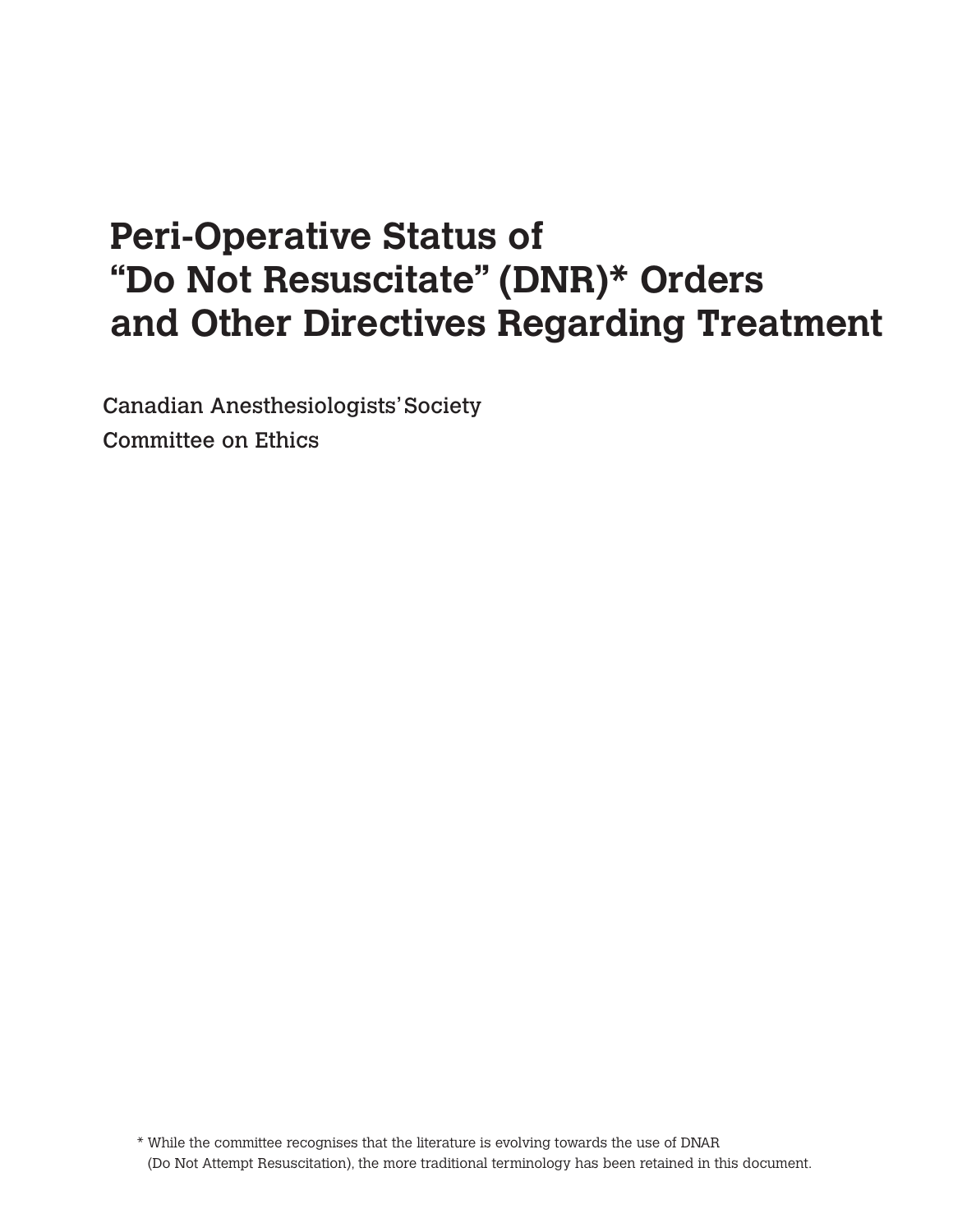## **1.0 Introduction**

Patients with pre-existing DNR orders or other advance directives regarding treatment receive care from anesthesiologists during surgical and diagnostic procedures. Such directives may create ethical challenges and additional responsibilities for the anesthesiologist.<sup>1</sup>

Advance directives arise in one of two ways. Some patients will have recorded their decisions about future therapy in a written instructional directive and/or they may have appointed a proxy or substitute decisionmaker to speak on their behalf, should they lose decision-making capacity. Other patients may have agreed to a DNR order or a level-of-intervention document following discussion and conversation with the health care professionals providing their care.

Regardless of the origin of the directive, the ethical principle of Respect for Persons ought to guide and inform decisions about resuscitative interventions.2 Policies and practices that result in the automatic suspension or uncritical acceptance of DNR orders or other directives are inappropriate. The same principles apply when patients undergo invasive diagnostic or therapeutic procedures.<sup>3,4</sup>

## **2.0 Guidelines**

#### **2.1 Review of DNR Order or Directive**

Any DNR order and/or other directive must be reviewed before patients undergo anesthesia. The goal of this review is a shared decision that respects the wishes, interests, and values of the patient and the clinical judgement, expertise, and ethical obligations of the care provider(s). A transparent decision-making process will promote communication and trust between the patient and the care providers. The review should address the following issues:

- 1. Is the patient or designated substitute decision-maker aware of the DNR order?
- 2. Does the patient or designated substitute decision-maker understand the significance of the order?
- 3. What was the original meaning and intent of the DNR order or other directive unrelated to the proposed procedure?

What exactly does the DNR order or directive mean to the patient or the patient's substitute decision-maker? For example, does a "no CPR" order or directive from a patient really mean "no CPR" under any circumstances or is it intended to have a more limited meaning, e.g., no CPR only if recovery is remote or there is no chance of recovery?

- 4. When, and in what context, was the DNR order or other advance directive put in place? Is the DNR or directive still relevant? Have the patient's circumstances changed sufficiently to warrant revising it?
- 5. Is the DNR order or other directive "location sensitive"?

For example, some DNR orders or level-of-intervention documents for residents living in chronic care facilities may have been put in place because of the absence of timely CPR response mechanisms in that facility. These orders or level-of-intervention directives may not apply following transfer to an acute health care facility, where such limitations do not exist. They should be reviewed thoroughly with patients and/or designated substitute decision-makers.

Dialogue on all these issues with the patient and/or the patient's designated substitute decision-maker is essential. The goal is a clear, shared understanding of the order or directive in question.

#### **2.2 Clarifying the peri-operative status of a DNR order or other directive regarding treatment**

Following clarification of the nature of an existing DNR order or directive, further specific discussion with the patient or designated substitute decision-maker should occur with the intention of clarifying explicitly the status of the order or other directive with respect to proposed surgery or other invasive diagnostic or therapeutic procedures.

- 1. Review the specific anesthetic procedures required to carry out the proposed surgery or diagnostic procedure. Are they consistent with the meaning, intent, and shared understanding of the existing DNR order or directive?
- 2. If a cardiac arrest or other major adverse event were to occur as a consequence of surgery or a diagnostic procedure, but full recovery after immediate resuscitation could normally be anticipated, discuss whether the DNR order or other directive should be modified or suspended.
- 3. If a cardiac arrest were to occur in the peri-operative period, but not as a consequence of the surgical or diagnostic procedure, discuss whether the DNR order or other directive should remain in place.